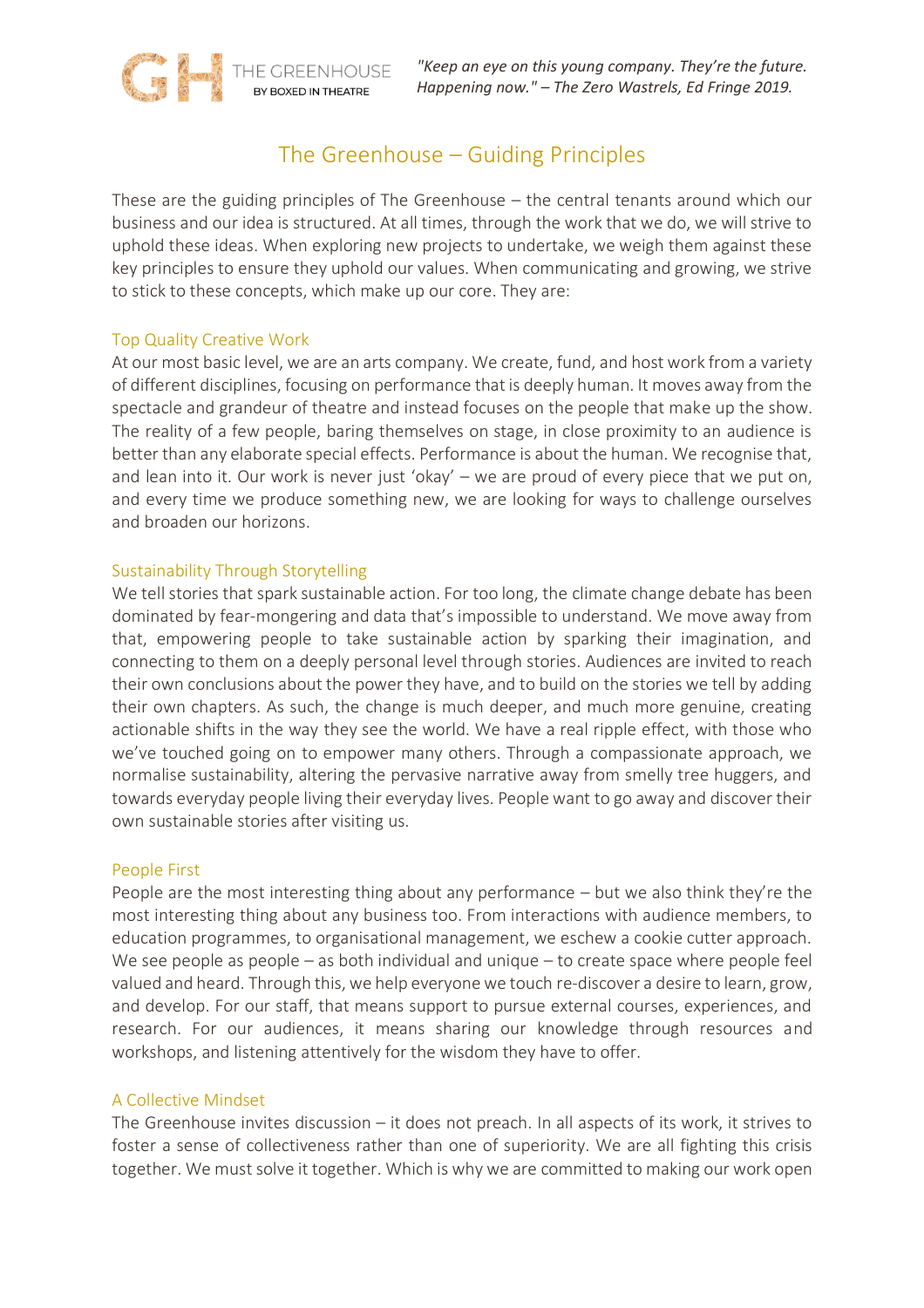*"Keep an eye on this young company. They're the future. Happening now." – The Zero Wastrels, Ed Fringe 2019.*

source – to build on existing knowledge and wisdom, share our progress with others, and help us all reach solutions faster. Not only does that mean anyone can benefit from our work, it also popularises and normalises sustainability by making it incredibly clear and incredibly easy. We are always looking for new partnerships to spread our principles, and to expand our community.

# An Exciting Place to Work

No matter what level of the organisation you work at, The Greenhouse is an exciting place to be. That means that it's challenging – you have the opportunity to experiment, to dare, to learn and grow. It means that we actively support the people we work with to work on themselves and pursue paths that interest them. When we hire people, we don't hire a job. We hire a person and fit the role around them to help that person be the best they can be. It's also a collaborative place to work. We enact hiring policies that encourage diversity of thought across The Greenhouse. We want each other to succeed, and frequently bring in people from different departments to help develop new ideas, simply because we value their insight, as people. And of course, we don't take ourselves too seriously. Above all else, The Greenhouse is a fun place to work. And we very much know how to party.

# Zero-Waste Practice

We strive to generate no waste through our core activities. The world is in trouble – whilst we need to be kind and collaborative to find solutions that work, we also need to stop shifting blame and making excuses. Zero-waste is hard, yes. It's inconvenient, definitely. But it is also one of the most important things that we do. By adhering to a zero-waste organisational practice, we are showing that it absolutely is possible to make great work in a way that doesn't damage the planet. Sustainability doesn't mean we have to compromise on quality. And hopefully, others will join us on that journey.

# Actively Welcoming

'Passively welcoming' is an oxymoron – to be truly welcoming, we need to be active. That means actively seeking ways to both be more welcoming, and to welcome even more people into The Greenhouse community. It means not being exclusive, and making sure our venue is as accessible to as many people as possible – financially, geographically, physically, and for any other reason. It means actively promoting diversity. It means stepping out of the walls of our theatre and connecting with the local community. It means touring and spreading our work further afield to reach people who perhaps wouldn't typically go to the theatre. It means listening to and truly hearing everyone's stories and seeking out feedback from potential stakeholders. It means building partnerships to widen our talent pool, and to work with new audiences, outside our usual sphere. And underpinning all this, it means always, always trying to be better, so that absolutely everyone feels welcome at The Greenhouse.

# Profit for Purpose

Profit is absolutely not a dirty word. In fact, our bottom-line financial performance is incredibly important to us – we want to do good by doing business. It's what allows us to attract funding in the first place. To re-invest our earnings in local communities. To explore sustainable and zero-waste solutions in the arts and in other industries. To reach further afield, leading tours across the UK. To support and nurture our staff and our community. To develop risk-taking,